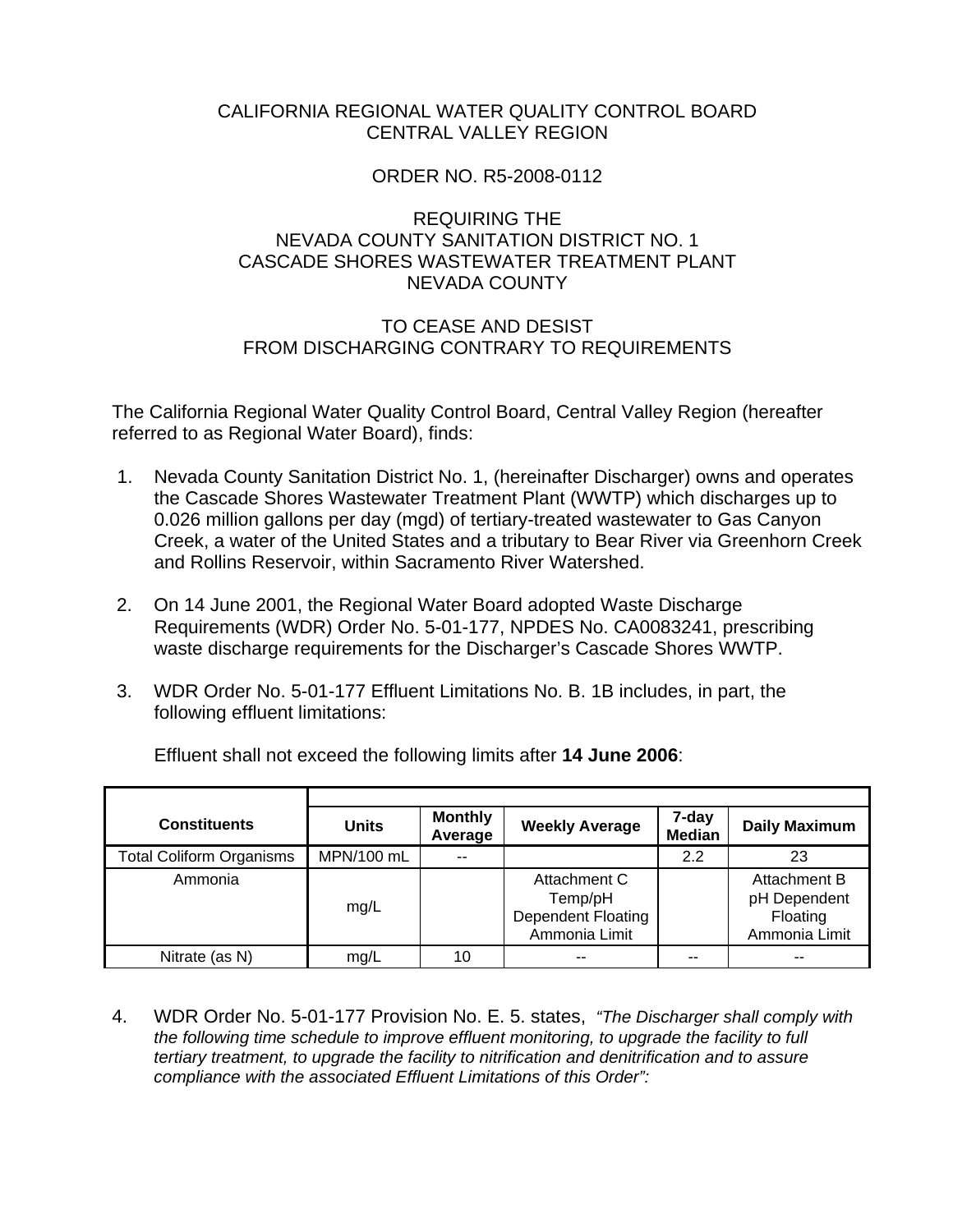## CEASE AND DESIST ORDER NO. R5-2008-0112 2 NEVADA COUNTY SANITATION DISTRICT NO. 1 CASCADE SHORES WASTEWATER TREATMENT PLANT NEVADA COUNTY

| Task                                           | <b>Compliance Date</b>        |
|------------------------------------------------|-------------------------------|
| <b>Submit Work Plan and Time Schedule</b>      | 90 days after permit adoption |
| Submit Technical Report regarding tertiary     | 2 years after permit adoption |
| treatment                                      |                               |
| Install Continuous Chlorine Residual           | 2 years after permit adoption |
| <b>Monitoring Device</b>                       |                               |
| <b>Install Continuous Turbidity Monitoring</b> | 5 years after permit adoption |
| Devices                                        |                               |
| <b>Submit Progress Reports</b>                 | <b>Annually</b>               |
| <b>Full Compliance</b>                         | <b>14 June 2006</b>           |

*"The Discharger shall submit to the Board, on or before each compliance due date, the specific document or a written report detailing compliance or noncompliance with the specific date and task. If noncompliance is reported, the Discharger shall state the reasons for noncompliance and include an estimate of the date when the Discharger will be in compliance".*

- 5. By letter dated 15 September 2005, the Discharger stated that full compliance could not be achieved by 14 June 2006. The Discharger requested extending the full compliance date to 31 August 2007 in order to allow sufficient time to relocate the WWTP away from the unstable hillside above the existing WWTP. The Discharger committed to the design and construction of a new wastewater treatment plant by 31 August 2007 in order to comply with Effluent Limitations No. B.1B. and Provision No. E.5.
- 6. On 4 May 2006, the Regional Water Board adopted Cease and Desist Order (CDO) No. R5-2006-0035 to establish time schedules to achieve compliance with WDR Order No 5-01-177, Effluent Limitations No. B.1.B and Provision E.5:

| Task                                                                                                                                 | <b>Compliance Date</b>                                      |
|--------------------------------------------------------------------------------------------------------------------------------------|-------------------------------------------------------------|
| Complete Plans and Specifications for Treatment Facilities to<br>Comply with Effluent Limitation No. B.1.B and Provision No.<br>E.5. | <b>15 July 2006</b>                                         |
| Complete Improvements of Treatment Facilities to ensure<br>compliance with Effluent Limitations B.1.B and Provision E.5.             | 30 September 2007                                           |
| Submit Quarterly Progress Report <sup>1</sup>                                                                                        | 1 January, 1 April, 1 July<br>and 1 October of each<br>vear |

<sup>1</sup> The progress reports shall detail what steps have been implemented towards achieving compliance withy waste discharge requirements, including studies, construction progress, evaluation of measures implemented, and recommendations for additional measures as necessary to achieve full compliance by the final date. If noncompliance is reported, then the Discharger shall state the reasons for the noncompliance, list the corrective action(s) planned or taken to return to compliance and include an estimate of the date when the Discharge will be in compliance.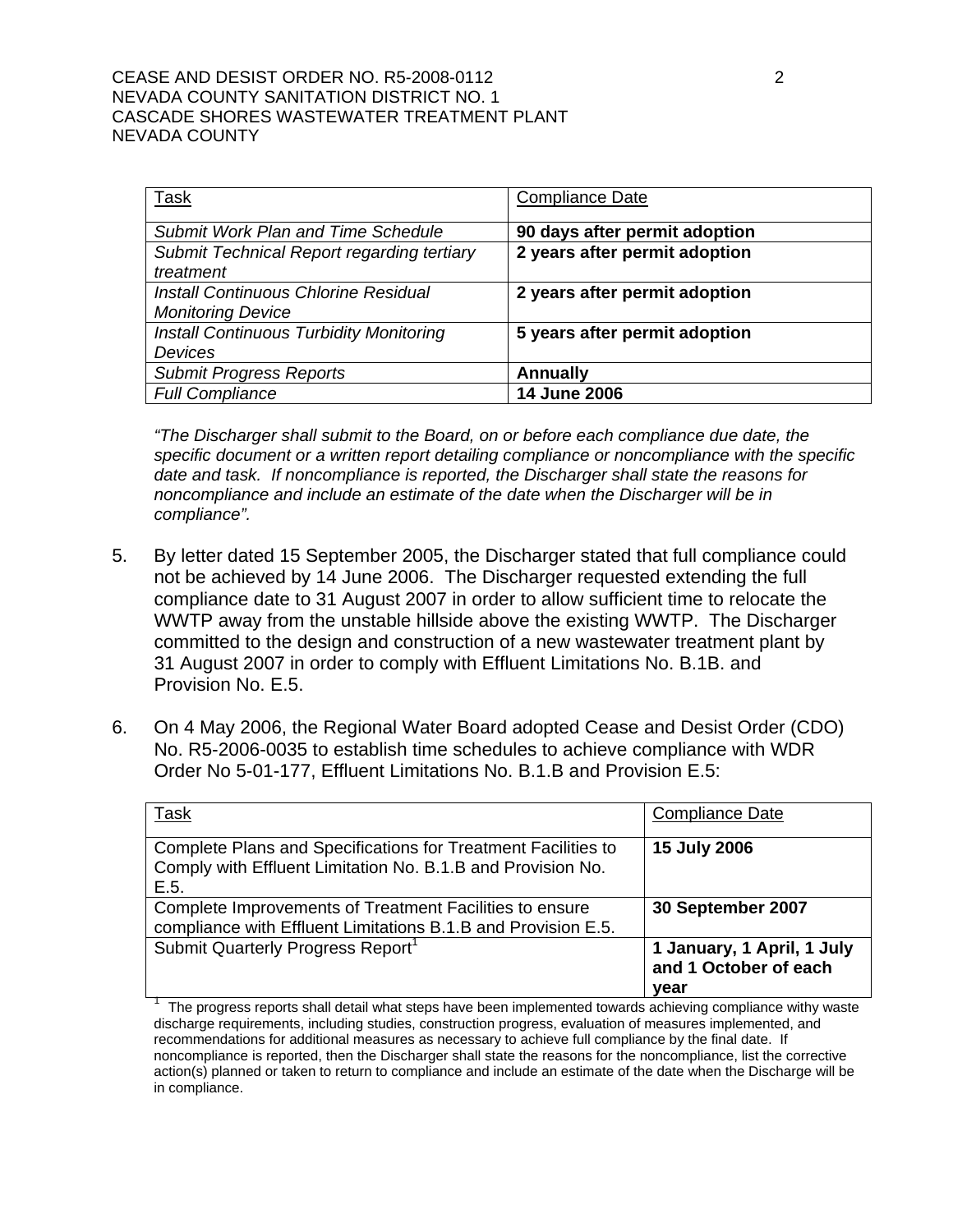- 7. CDO No. R5-2006-0035 also required installation of continuous monitoring and recording device(s) to monitor turbidity concentrations in the effluent by **14 June 2006.** Continuous monitoring and recording device(s) to monitor total chlorine residual and pH concentrations in the effluent were to be installed by **4 August 2006**. The Discharger met the time schedule for installation of the above items on schedule.
- 8. By letter dated 15 December 2006 the Discharger stated that full compliance could not be achieved by the **30 September 2007** compliance date established in CDO No. R5-2006-0035. The Discharger reported that additional time was necessary to finance, design, and construct the new facilities and projected project completion by 2010. The Discharger requested "maximum extension of time allowable for the Cease and Desist Order".
- 9. The Discharger filed a report of waste discharge and submitted an application for renewal of its Waste Discharge Requirements (WDRs) and National Pollutant Discharge Elimination System (NPDES) permit on 1 December 2005 to continue to discharge up to 0.026 million gallons per day (mgd) wastewater to Gas Canyon Creek.
- 10. On 31 July 2008, the Regional Water Board adopted Waste Discharge Requirements (WDR) Order No. R5-2008-0111, renewing NPDES No. CA0083241 for Nevada County Sanitation District No. 1, Cascade Shores Wastewater Treatment Plant, Nevada County and rescinded WDR Order No. 5-01-177.
- 11. Effluent limitations in the previous WDR Order No. 5-01-177, for nitrate and coliform organisms, are retained in WDR Order No. R5-2008-0111. The previous Order No. 5-01-177 contained "floating" effluent limitations for ammonia based on temperature and pH. Effluent limitations for ammonia in WDR Order No. R5-2008-0111 are more restrictive fixed limitations that are based on reasonable worst-case temperature and pH.
- 12. Based on the above findings and a review of the monitoring data supplied by the Discharger, this discharge threatens to violate the Effluent Limitations for ammonia, nitrate, and coliform organisms in WDR Order No. R5-2008-0111.
- 13. Section 13301 of the California Water Code states, in part, that: *"When a regional Board finds that a discharge of waste is taking place or threatening to take place in violation of the requirements or discharge prohibitions prescribed by the regional board or state board, the board may issue an order to cease and desist and direct that those persons not complying with the requirements or discharge prohibitions (a) comply forthwith, (b) comply in accordance with a time schedule set by the board, or (c) in the event of a threatened violation, take appropriate remedial or preventive action…"*
- 14. Section 13267(b) of the California Water Code provides that: *"in conducting an investigation specified in subdivision (a), the regional board may require that any person who has discharged, discharges, or is suspected of having discharged or discharging, or who*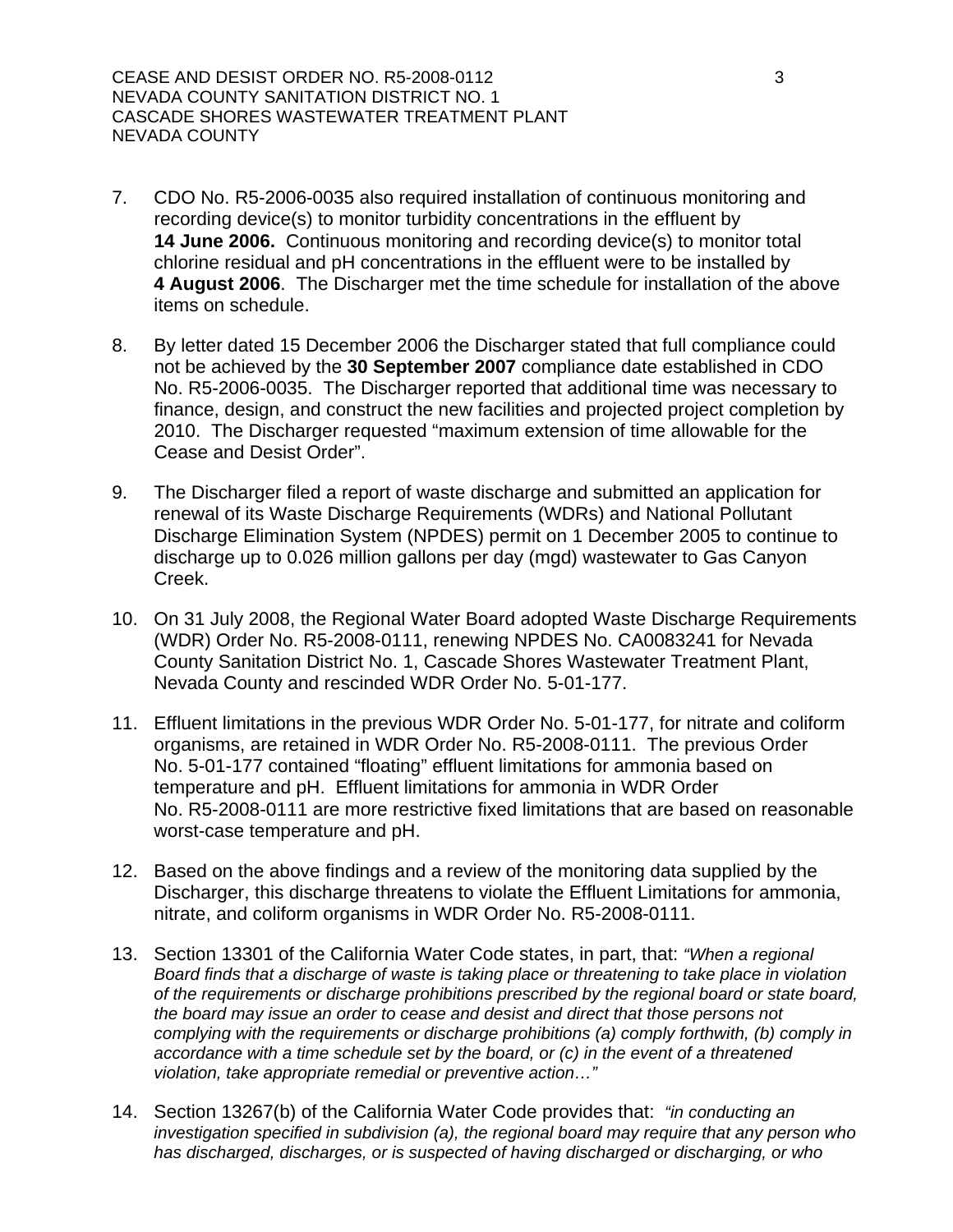### CEASE AND DESIST ORDER NO. R5-2008-0112 4 NEVADA COUNTY SANITATION DISTRICT NO. 1 CASCADE SHORES WASTEWATER TREATMENT PLANT NEVADA COUNTY

*proposes to discharge waste within its region, or any citizen or domiciliary, or political agency or entity of this state who has discharged, discharges, or is suspected of having discharged or discharging, or who proposes to discharge, waste outside of its region that could affect the quality of waters within its region shall furnish, under penalty of perjury, technical or monitoring program reports which the regional board requires. The burden, including costs, of these reports shall bear a reasonable relationship to the need for the report and the benefits to be obtained from the reports. In requiring those reports, the regional board shall provide the person with a written explanation with regard to the need for the reports, and shall identify the evidence that supports requiring that person to provide the reports."*

- 15. The technical reports required by this Order are necessary to ensure compliance with WDR Order No. R5-2008-0111 and this Cease and Desist Order. The reports are also necessary to assure protection of public health and safety. The Discharger owns and operates the facility and discharges the waste subject to this Order.
- 16. California Water Code (CWC) Section 13385(h) and (i) require the Regional Board to impose mandatory minimum penalties upon dischargers that violate certain effluent limitations. CWC Section 13385(j) exempts certain violations from the mandatory penalties. CWC Section 13385(j)(3) exempts the discharge from mandatory penalties *"where the waste discharge is in compliance with either a cease and desist order issued pursuant to Section 13301 or a time schedule order issued pursuant to Section 13300, if all the [specified] requirements are met. …For the purposes of this subdivision, the time schedule may not exceed five years in length…"*
- 17. The Regional Water Board finds that the Discharger is not able to consistently comply with effluent limitations for ammonia, nitrate, and total coliform organisms established in WDR Order No. R5-2008-0111. The time schedule for completing upgrades necessary to achieve full compliance exceeds the compliance dates in WDR Order No. 5-01-177 (14 June 2006) and CDO No. R5-2006-0035 (30 September 2007). Because the final effluent limitations in WDR Order No. 5-01-177, for nitrate and total coliform, did not become applicable until 14 June 2006, the exception from mandatory minimum penalties pursuant to CWC 13385(j)(3) allows the Discharger to avoid mandatory minimum penalties for up to five years from 14 June 2006 (subject to the requirement in CWC 13385(j)(3)(C) that the time schedule must be "as short as possible"). The ammonia limitation required by the renewed Order is a more restrictive limitation than that previously required of the Discharger. Therefore, the exception from mandatory minimum penalties pursuant to CWC 13385(j)(3) applies for ammonia for up to five years from the date of WDR Order No. R5-2008-0111, and for nitrate and total coliform organisms up to 14 June 2011.
- 18. On 31 July 2008, in Rancho Cordova, California, after due notice to the Discharger and all other affected persons, the Regional Water Board conducted a public hearing at which evidence was received to consider adoption of Cease and Desist Order No. R5-2008-0111 to revise the schedule to achieve full compliance with the Effluent Limitations for ammonia, nitrates, and total coliform organisms.
- 19. Issuance of this Order is exempt from the provisions of the California Environmental Quality Act (Public Resources Code, Section 21000, et seq.), in accordance with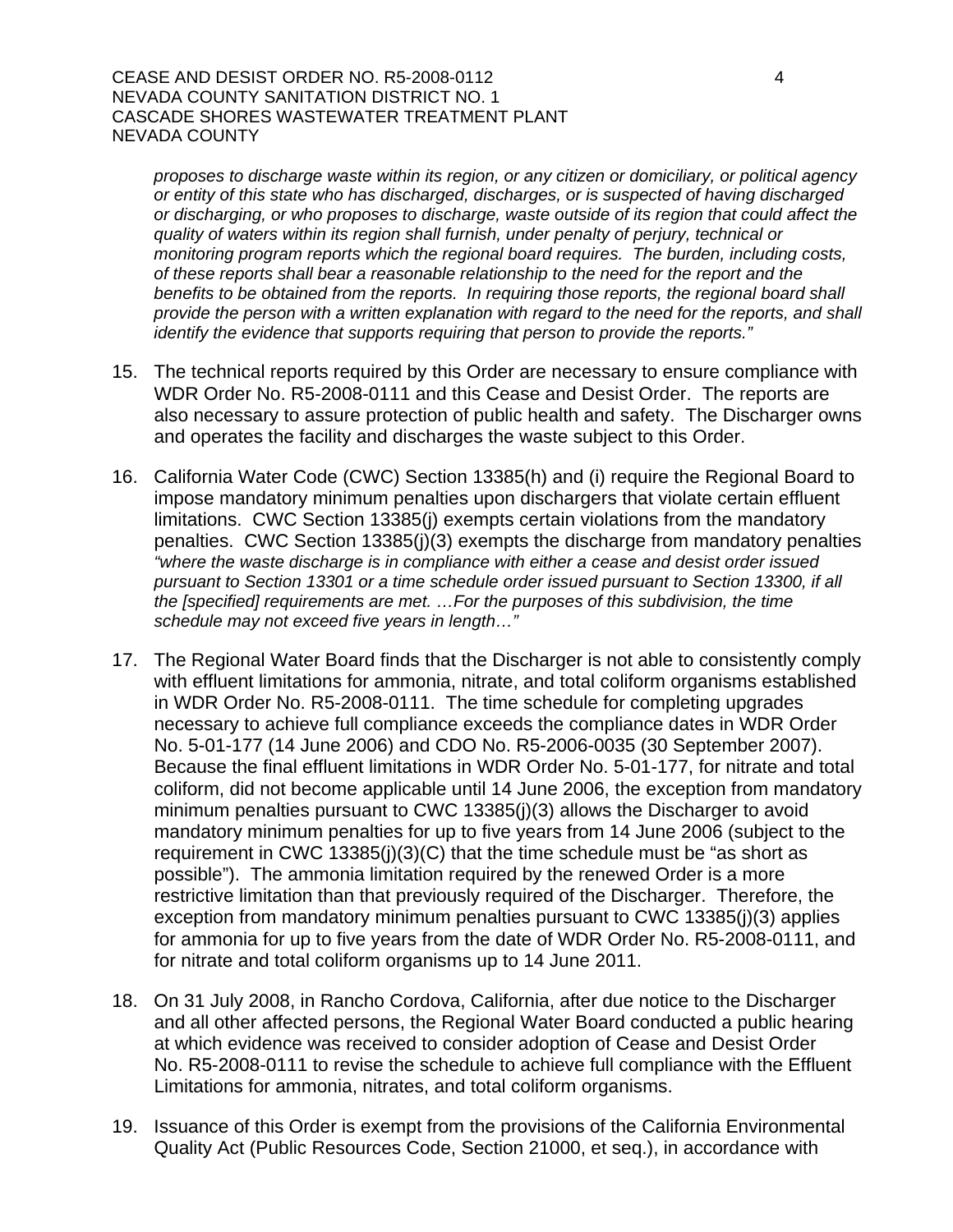CEASE AND DESIST ORDER NO. R5-2008-0112 NEVADA COUNTY SANITATION DISTRICT NO. 1 CASCADE SHORES WASTEWATER TREATMENT PLANT NEVADA COUNTY

Sections 15061(b)(3) and 15321(a)(2), Title 14, California Code of Regulations, Section, and California Water Code section 13389.

20. Any person adversely affected by this action of the Regional Board may petition the State Water Resources Control Board to review this action. The petition must be received by the State Water Resources Control Board, Office of the Chief Counsel, P.O. Box 100, Sacramento, CA 95812-0100, within 30 days of the date in which the action was taken. Copies of the law and regulations applicable to filing petitions will be provided on request.

# **IT IS HEREBY ORDERED PURSUANT TO CALIFORNIA WATER CODE SECTION 13301, THAT:**

- 1. Cease and Desist Order No. R5-2006-0035 is rescinded.
- 2. **By 18 May 2010**, the Discharger shall cease and desist from discharging waste contrary to the Effluent Limitations for ammonia, nitrates, and total coliform organisms in Waste Discharge Requirements Order No. R5-2008-0111.

| Task                                                   | <b>Compliance Date</b>     |
|--------------------------------------------------------|----------------------------|
| A. Submit letter notifying the Regional Water          | Within 30 days following   |
| Board of the Status of Funding (Grants and             | Order adoption             |
| Loans) Commitments for Construction of                 |                            |
| the New Wastewater Treatment Plant                     |                            |
| B. Submit letter notifying the Regional Water          | Within 60 days following   |
| Board of the Selected Bidder and                       | Order adoption             |
| <b>Construction Schedule for Construction of</b>       |                            |
| the New Wastewater Treatment Plant                     |                            |
| C. Submit Pollution Prevention Plan (PPP) <sup>1</sup> | Within 90 days following   |
| pursuant to CWC section 13263.3 for total,             | Order adoption             |
| nitrate (as N), total coliform organisms, and          |                            |
| ammonia, as appropriate.                               |                            |
| D. Construction Progress Reports (including            | 1 January, 1 April, 1 July |
| discussion of compliance with construction             | and 1 October of each year |
| schedule)                                              |                            |
| E. Plan for New Wastewater Treatment Plant             | 1 March 2009               |
| Testing, Optimization and Implementation               |                            |
| of the New Wastewater Treatment System                 |                            |
| Notification of Completion of Construction<br>F.       | 1 July 2009                |
| and Initiation of Operation                            |                            |
| G. Complete Compliance Evaluation and                  | 18 May 2010                |
| Achieve Full Compliance with Effluent                  |                            |
| Limitations for Ammonia, Nitrate, and Total            |                            |
| <b>Coliform Organisms</b>                              |                            |

 The PPP shall be prepared and implemented for ammonia, nitrates, and coliform organisms, as appropriate, and shall meet the requirements specified in CWC section 13263.3

1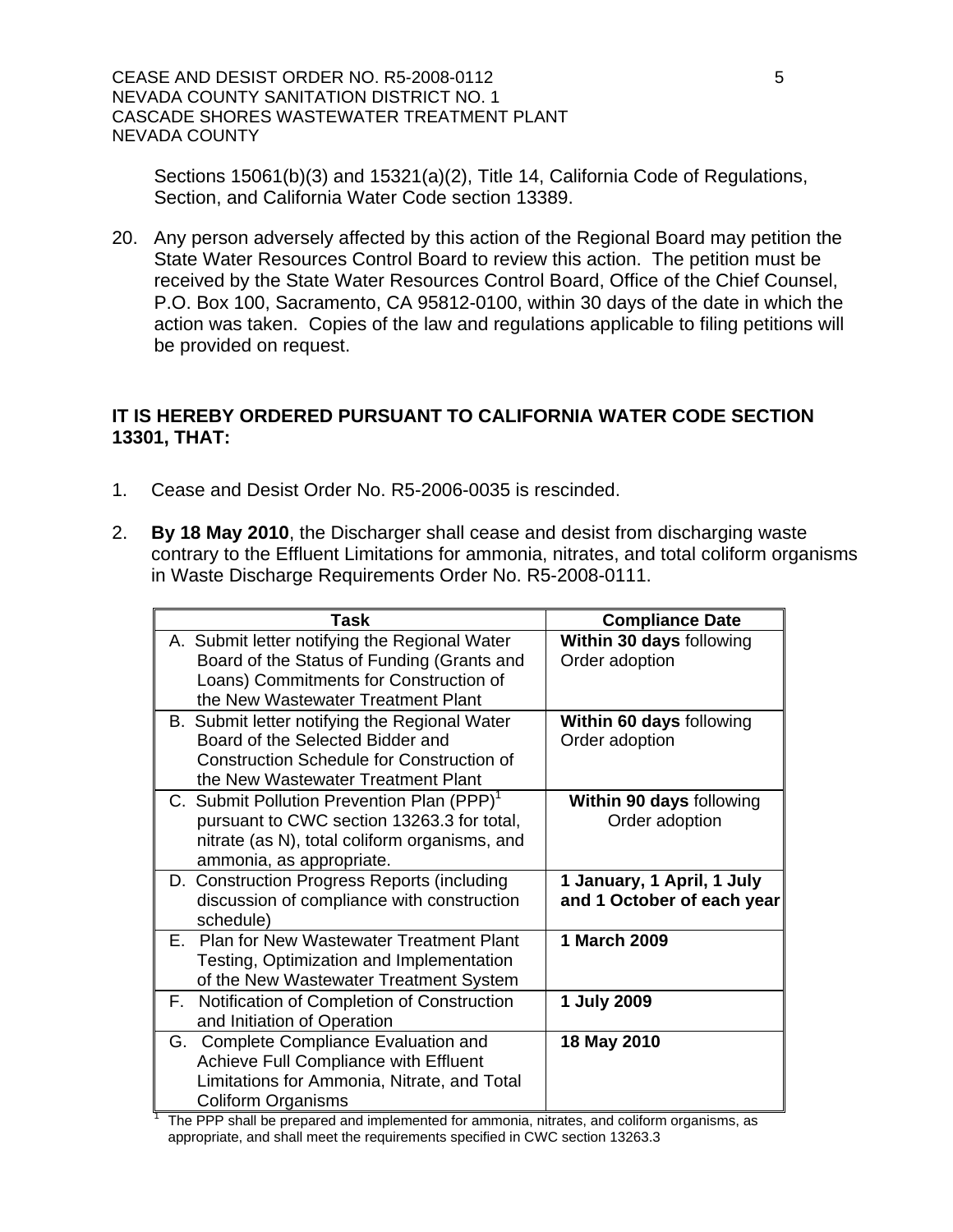3. The following interim effluent limitations shall be effective immediately, and shall remain in effect through 18 May 2010, or when the Discharger is able to come into compliance with the final effluent limitations, whichever is sooner.

| <b>Parameter</b>                      | <b>Average Monthly Effluent</b><br><b>Limitation</b> | <b>Maximum Daily Effluent</b><br>Limitation |  |  |
|---------------------------------------|------------------------------------------------------|---------------------------------------------|--|--|
| <b>Total Coliform</b><br>(MPN/100 ml) | 23<br>(monthly median)                               | 240                                         |  |  |
| <b>Nitrates</b>                       |                                                      | 48.7 mg/L as N                              |  |  |
| Ammonia (as N)                        | In accordance with Table 8                           | In accordance with Table 9                  |  |  |

### **Table 8. Ammonia Monthly Average Concentration Limitation (mg N/L)**

|                 | Temperature <sup>1</sup> , $^{\circ}$ C ( $^{\circ}$ F) |       |       |       |       |       |       |       |       |       |
|-----------------|---------------------------------------------------------|-------|-------|-------|-------|-------|-------|-------|-------|-------|
| pH <sup>1</sup> | $\bf{0}$                                                | 14    | 16    | 18    | 20    | 22    | 24    | 26    | 28    | 30    |
|                 | (32)                                                    | (57)  | (61)  | (64)  | (68)  | (72)  | (75)  | (79)  | (82)  | (86)  |
| 6.5             | 6.67                                                    | 6.67  | 6.06  | 5.33  | 4.68  | 4.12  | 3.62  | 3.18  | 2.80  | 2.46  |
| 6.6             | 6.57                                                    | 6.57  | 5.97  | 5.25  | 4.61  | 4.05  | 3.56  | 3.13  | 2.75  | 2.42  |
| 6.7             | 6.44                                                    | 6.44  | 5.86  | 5.15  | 4.52  | 3.98  | 3.50  | 3.07  | 2.70  | 2.37  |
| 6.8             | 6.29                                                    | 6.29  | 5.72  | 5.03  | 4.42  | 3.89  | 3.42  | 3.00  | 2.64  | 2.32  |
| 6.9             | 6.12                                                    | 6.12  | 5.56  | 4.89  | 4.30  | 3.78  | 3.32  | 2.92  | 2.57  | 2.25  |
| 7.0             | 5.91                                                    | 5.91  | 5.37  | 4.72  | 4.15  | 3.65  | 3.21  | 2.82  | 2.48  | 2.18  |
| 7.1             | 5.67                                                    | 5.67  | 5.15  | 4.53  | 3.98  | 3.50  | 3.08  | 2.70  | 2.38  | 2.09  |
| 7.2             | 5.39                                                    | 5.39  | 4.90  | 4.31  | 3.78  | 3.33  | 2.92  | 2.57  | 2.26  | 1.99  |
| 7.3             | 5.08                                                    | 5.08  | 4.61  | 4.06  | 3.57  | 3.13  | 2.76  | 2.42  | 2.13  | 1.87  |
| 7.4             | 4.73                                                    | 4.73  | 4.30  | 3.78  | 3.32  | 2.92  | 2.57  | 2.26  | 1.98  | 1.74  |
| 7.5             | 4.36                                                    | 4.36  | 3.97  | 3.49  | 3.06  | 2.69  | 2.37  | 2.08  | 1.83  | 1.61  |
| 7.6             | 3.98                                                    | 3.98  | 3.61  | 3.18  | 2.79  | 2.45  | 2.16  | 1.90  | 1.67  | 1.47  |
| 7.7             | 3.58                                                    | 3.58  | 3.25  | 2.86  | 2.51  | 2.21  | 1.94  | 1.71  | 1.50  | 1.32  |
| 7.8             | 3.18                                                    | 3.18  | 2.89  | 2.54  | 2.23  | 1.96  | 1.73  | 1.52  | 1.33  | 1.17  |
| 7.9             | 2.80                                                    | 2.80  | 2.54  | 2.24  | 1.96  | 1.73  | 1.52  | 1.33  | 1.17  | 1.03  |
| 8.0             | 2.43                                                    | 2.43  | 2.21  | 1.94  | 1.71  | 1.50  | 1.32  | 1.16  | 1.02  | 0.897 |
| 8.1             | 2.10                                                    | 2.10  | 1.91  | 1.68  | 1.47  | 1.29  | 1.14  | 1.00  | 0.879 | 0.773 |
| 8.2             | 1.79                                                    | 1.79  | 1.63  | 1.43  | 1.26  | 1.11  | 0.973 | 0.855 | 0.752 | 0.661 |
| 8.3             | 1.52                                                    | 1.52  | 1.39  | 1.22  | 1.07  | 0.941 | 0.827 | 0.727 | 0.639 | 0.562 |
| 8.4             | 1.29                                                    | 1.29  | 1.17  | 1.03  | 0.906 | 0.796 | 0.700 | 0.615 | 0.541 | 0.475 |
| 8.5             | 1.09                                                    | 1.09  | 0.990 | 0.870 | 0.765 | 0.672 | 0.591 | 0.520 | 0.457 | 0.401 |
| 8.6             | 0.920                                                   | 0.920 | 0.836 | 0.735 | 0.646 | 0.568 | 0.499 | 0.439 | 0.386 | 0.339 |
| 8.7             | 0.778                                                   | 0.778 | 0.707 | 0.622 | 0.547 | 0.480 | 0.422 | 0.371 | 0.326 | 0.287 |
| 8.8             | 0.661                                                   | 0.661 | 0.601 | 0.528 | 0.464 | 0.408 | 0.359 | 0.315 | 0.277 | 0.244 |
| 8.9             | 0.565                                                   | 0.565 | 0.513 | 0.451 | 0.397 | 0.349 | 0.306 | 0.269 | 0.237 | 0.208 |
| 9.0             | 0.486                                                   | 0.486 | 0.442 | 0.389 | 0.342 | 0.300 | 0.264 | 0.232 | 0.204 | 0.179 |

 $1$  Effluent pH and Temperature at time of effluent ammonia sampling.

$$
CCC = \left(\frac{0.0577}{1+10^{7.688-pH}} + \frac{2.487}{1+10^{pH-7.688}}\right) x \ MIN \left(2.85, 1.45 \cdot 10^{0.028(25-T)}\right)
$$

 $CCC =$  criteria continuous concentration,  $T =$  temperature in degrees Celsius ( $°C$ )